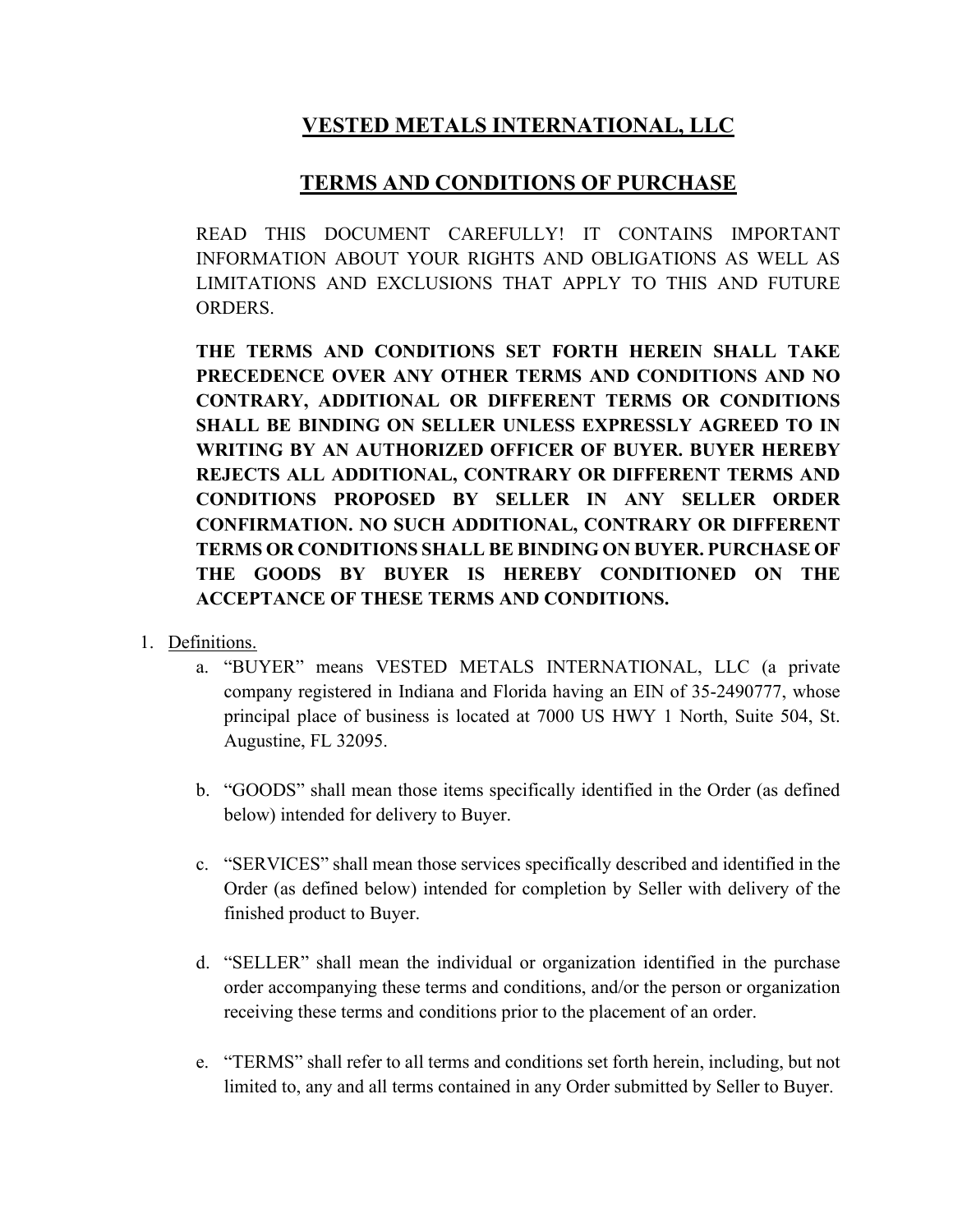- f. "ORDER" means any purchase order submitted by Buyer to Seller in the ordinary course of business, whether accompanied by these terms and conditions or, following the submission of these terms and conditions to Seller for Agreement.
- g. "WRITING" shall mean any fax, email, or other form of communication (digital or otherwise) where the communication is fixed into written correspondence.
- 2. Applicability.
	- a. These terms and conditions shall apply to any and all orders placed by Buyer to Seller.
	- b. These Terms also apply to any replaced Goods provided by Seller under the terms of this or any other Order.
	- c. Unless otherwise agreed in writing, Buyer is not obligated to any minimum purchase or future purchase obligations under this Order.
- 3. Quality Standards. Immediately prior to, or concurrent with any Order placed by Buyer, Seller shall be provided a "Supplier Quality Standards" document identified on the face of the document as form Q.41.C. This form may be updated from time to time by Buyer. The terms and conditions contained within form Q.41.C are incorporated by reference hereto as if fully set forth herein. If Seller has not received a copy of form Q.41.C, it should immediately request a copy or visit [www.vestedmetals.com](http://www.vestedmetals.com/q41c) [\(bottom of the home page\)](http://www.vestedmetals.com/q41c) for the most current version of the standards set forth by Buyer.
	- a. Failure of Seller to comply with the standards set forth therein may be cause for Buyer to cancel or otherwise terminate any Order between Buyer and Seller. Should Buyer elect to terminate or cancel an Order on this basis, Buyer shall not be responsible for any damages of any kind or nature incurred by Seller resulting from the cancellation or termination.
- 4. Acceptance. This Order is not binding on Buyer until Seller accepts the Order in writing or starts to perform in accordance with the Order. If Seller does not accept the Order in writing or provide written notice that it has commenced performance within fifteen (15) days of Seller's receipt of the Order, this Order will lapse. Buyer may withdraw the Order at any time before it is accepted by Seller.
- 5. Cancellation by Buyer. Provided that Seller has not begun performance, Buyer may cancel this or any subsequent Order at any time, for any reason whatsoever. In the event of such cancellation, Buyer shall not be liable to Seller for loss of anticipatory profits. The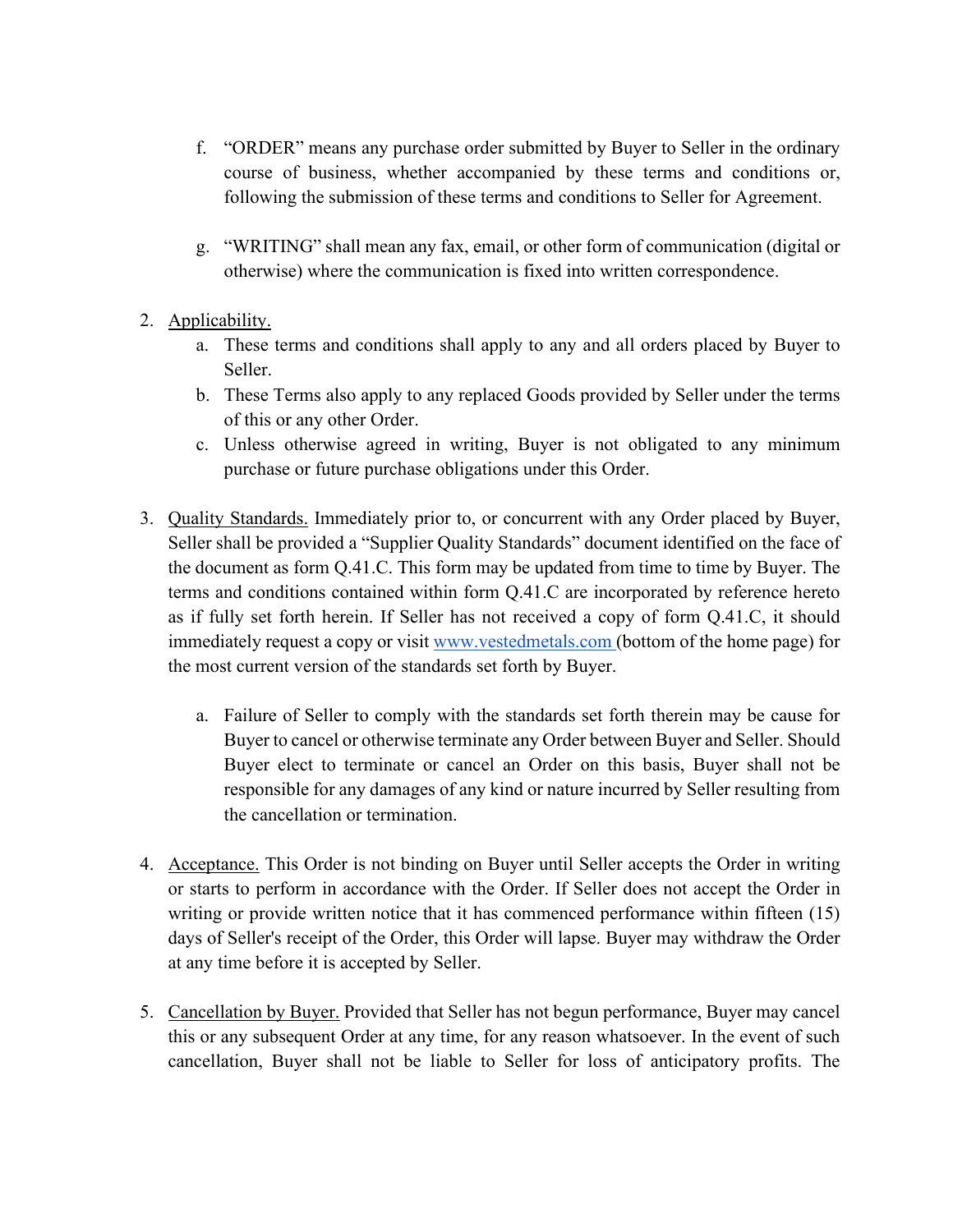provisions of this paragraph shall not limit or affect Buyer's right to terminate this Purchase Order for default of Seller.

- 6. Quantities. Any and all quantities shall be set within the Order and are absolute. Deviations in delivery from the stated quantities shall be considered a material breach of this agreement, and may be the sole and exclusive reason why Buyer refuses delivery of any particular "short" order.
- 7. Delivery Location. Unless otherwise specified in the Order, all Goods are to be delivered to the principal place of business for Buyer as set forth above. For the avoidance of doubt, this location is 7000 US HWY 1 North, Suite 504, St. Augustine, FL 32095.
- 8. Shipping and Terms.
	- a. Shipping terms (e.g. FOB Origin) will be conspicuously placed on each purchase order submitted to Seller.
	- b. All material should be packaged to prevent damage. Each and every lot, work order or production orders of the same item must be packaged separately.
- 9. Title & Risk of Loss. Title passes to Buyer upon delivery of the goods to the Delivery Location as discussed in paragraph 5 herein. Seller shall bear all risk of loss or damage to the goods until they have been delivered to the Delivery Location.
- 10. Packaging. All goods shall be packed for shipment according to Buyer's instructions or, if there are no instructions, in a manner sufficient to ensure that the Goods are delivered in undamaged condition. Seller must provide Buyer prior written notice if it requires Buyer to return any packaging material. Any return of such packaging material shall be made at Seller's expense.
- 11. Amendment and Modification. This agreement may only be modified in writing signed by representatives of Buyer and Seller.
	- a. Scrivener's Errors. Obvious stenographic or clerical errors on the face hereof are subject to correction.
- 12. Inspection and Rejection of Nonconforming Goods. The Buyer has the right to inspect the Goods on or after the Delivery Date. Buyer, at its sole option, may inspect all or a sample of the Goods, and may reject all or any portion of the Goods if it determines the Goods are nonconforming or defective. If Buyer rejects any portion of the Goods, Buyer has the right, effective upon written notice to Seller, to: (a) rescind the Order in its entirety; (b) accept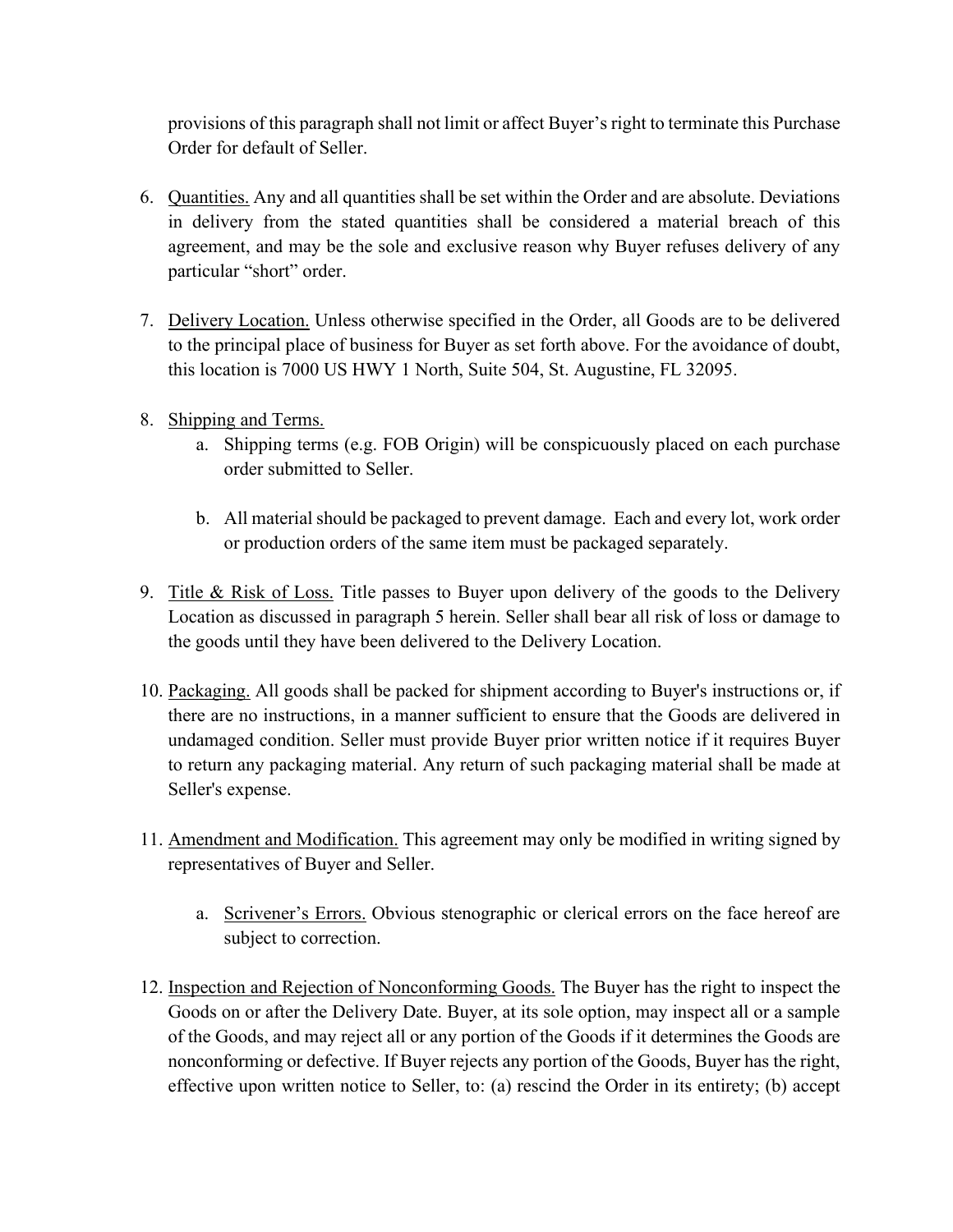the Goods at a reasonably reduced price; or (c) reject the Goods and require replacement of the rejected Goods. If Buyer requires replacement of the Goods, Seller shall, at its expense, within Five (5) business days, replace the nonconforming Goods and pay for all related expenses, including, but not limited to, transportation charges for the return of the defective goods and the delivery of replacement Goods. If Seller fails to timely deliver replacement Goods, Buyer may replace them with goods from a third party and charge Seller the cost thereof and terminate this Order for cause pursuant to Section 20. Any inspection or other action by Buyer under this Section shall not reduce or otherwise affect Seller's obligations under the Order, and Buyer shall have the right to conduct further inspections after Seller has carried out its remedial actions.

- 13. Price. The price for any and all goods or services purchased pursuant to these terms and conditions shall be set forth within either (a) the final version of the PO as agreed between all parties, or (b) any relevant supply agreement between the parties, within which, specific prices are guaranteed.
	- a. Taxes. To the extent relevant, Buyer agrees to pay any and all taxes associated with the purchase and delivery of any goods or services subject to these terms and conditions (e.g. Sales Taxes, Use taxes, Etc.). However, should Buyer be tax exempt, it shall supply Seller with copies of all exemption documents as soon as reasonably practicable to do so.
- 14. Payment Terms. Any and all invoices associated with the purchase of goods or services from Seller shall be "Net 45" unless otherwise mutually agreed in writing between the parties.
- 15. Setoff. To the extent that there are any damaged, rejected, or otherwise undelivered products or services, Buyer shall be permitted to remit payment to Seller subject to a proportionate set off for the damages, rejected or otherwise undelivered goods.
- 16. Warranties. Seller warrants, at the time of delivery, that goods sold under this contract will be free from defects in title and will conform to applicable descriptions and specifications, subject to customary tolerances and variations, for a period not to exceed 12 months from date of shipment. Samples supplied pursuant to this order are solely for the purpose of evaluating the suitability of the goods and, as such, the samples are not intended to serve as warranties of any type, either express or implied. If it appears within 10 days from the date of Buyer's receipt of the goods that they patently did not conform to the foregoing warranty at the time they were received by Buyer, or if it appears within 60 days from their receipt that the goods contained latent defects at the time they were received, and Buyer notifies Seller in writing within the applicable 10 or 60-day period and before the goods are processed or altered in any way, Seller, at its option, shall either (a) repair or make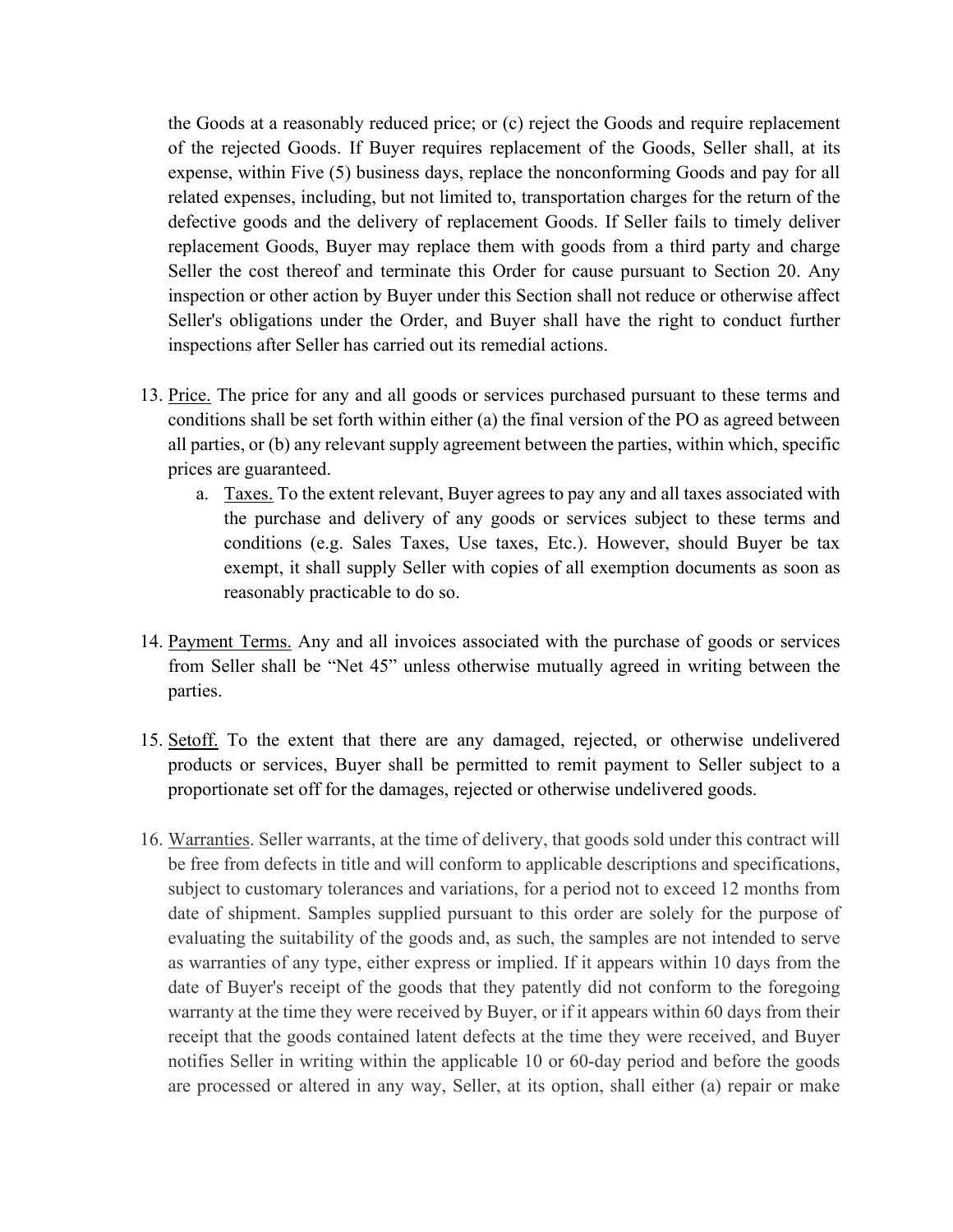available to Buyer a replacement of any defective goods, or (b) refund to Buyer the price paid thereof. Buyer may seek any and all available legal remedies available to it in the event of a breach of any warranty of Seller. Seller may be held liable for incidental or consequential damages should specific delivery dates be guaranteed or fitness for a particular purpose affirmed via Purchase Order or other written documentation.

- 17. Indemnification related to Intellectual Property. Seller shall, at its expense, defend, indemnify and hold harmless Buyer and any Indemnitee against any and all Losses arising out of or in connection with any claim that Buyer's or Indemnitee's use or possession of the Goods infringes or misappropriates the patent, copyright, trade secret or other intellectual property right of any third party. In no event shall Seller enter into any settlement without Buyer's or Indemnitee's prior written consent.
- 18. Insurance. Seller shall name Buyer as an additional insured on any and all Products Liability or general liability insurance policies it may have, or later acquire pertaining to the goods and services purchased by Buyer, and provide proof thereof within a commercially reasonable period of time upon the written request of Buyer.
- 19. Compliance with Law. Seller is in compliance with and shall comply with all applicable laws, regulations and ordinances. Seller has and shall maintain in effect all the licenses, permissions, authorizations, consents and permits that it needs to carry out its obligations under the Order. Seller shall comply with all export and import laws of all countries involved in the sale of Goods under this Order. Seller assumes all responsibility for shipments of Goods requiring any government import clearance. Buyer may terminate this Order if any government authority imposes antidumping duties, countervailing duties or any retaliatory duties on the Goods.
- 20. Waiver. No waiver by any party of any of the provisions of the Order shall be effective unless explicitly set forth in writing and signed by the party so waiving. Except as otherwise set forth in the Order, no failure to exercise, or delay in exercising, any rights, remedy, power or privilege arising from the Order shall operate or be construed as a waiver thereof, nor shall any single or partial exercise of any right, remedy, power or privilege hereunder preclude any other or further exercise thereof or the exercise of any other right, remedy, power or privilege.
- 21. Termination. Buyer may, in its sole discretion, terminate any order subject to these terms and conditions in the following circumstances, thus requesting a full and complete refund for any amounts paid:
	- a. A delay in performance of Seller greater than seven (7) of days; OR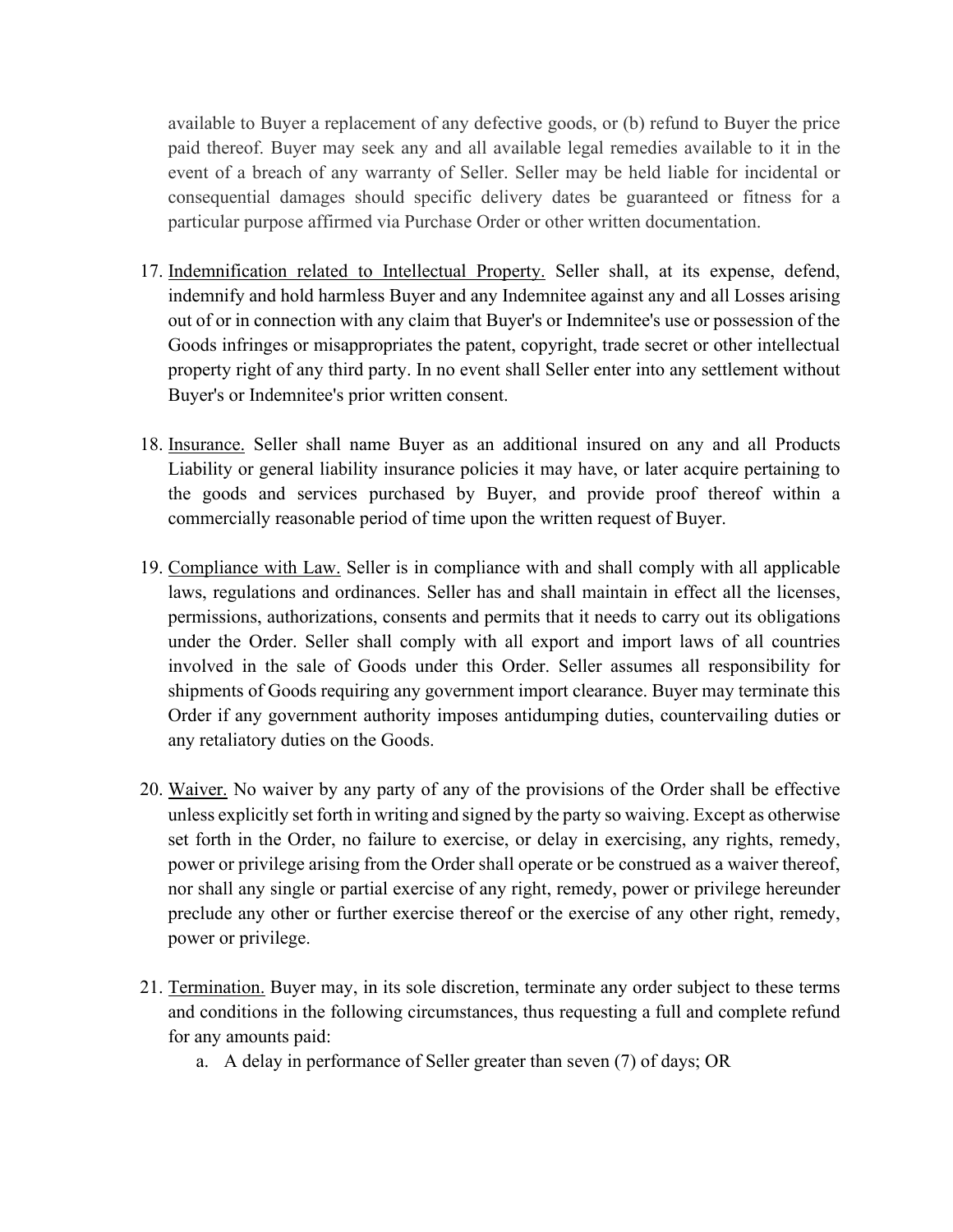- b. Failure of Seller to provide to Buyer any documents, quality certificates, proof of insurance, or any other commercially reasonable items; OR
- c. Failure of any product or service of Seller to pass Buyer's standard batch QC testing based on reasonable industry standards; OR
- d. Failure of Seller to comply with any of the quality standards more fully described in paragraph 3 above.
- 22. Confidential Information. All non-public, confidential or proprietary information of the Buyer, including, but not limited to, specifications, samples, patterns, designs, plans, drawings, documents, data, business operations, customer lists, pricing, discounts or rebates, disclosed by Buyer to Seller, whether disclosed orally or disclosed or accessed in written, electronic or other form or media, and whether or not marked, designated or otherwise identified as "confidential," in connection with the Order is confidential, solely for the use of performing the Order and may not be disclosed or copied unless authorized by Buyer in writing. Upon Buyer's request, Seller shall promptly return all documents and other materials received from Buyer. Buyer shall be entitled to injunctive relief for any violation of this Section. This Section shall not apply to information that is: (a) in the public domain; (b) known to the Seller at the time of disclosure; or (c) rightfully obtained by the Seller on a non-confidential basis from a third party.
- 23. Force Majeure. No party to this agreement shall be liable for delays or defaults arising from causes beyond its control, including acts of God, pandemics, acts of war, fires, floods, strikes, freight embargoes and unusually severe weather. Any such delays shall be considered "excused" provided that the delayed party notifies the affected party, in writing, as soon as reasonably practicable upon the discovery of such a delay.
- 24. Assignment. Seller shall not assign, transfer, delegate or subcontract any of its rights or obligations under the Order without the prior written consent of Buyer. Any purported assignment or delegation in violation of this Section shall be null and void. No assignment or delegation shall relieve the Seller of any of its obligations hereunder. Buyer may at any time assign, transfer or subcontract any or all of its rights or obligations under the Order without Seller's prior written consent.
- 25. Relationship of the Parties. The relationship between the parties is that of independent contractors. Nothing contained in the Order shall be construed as creating any agency, partnership, joint venture or other form of joint enterprise, employment or fiduciary relationship between the parties, and neither party shall have authority to contract for or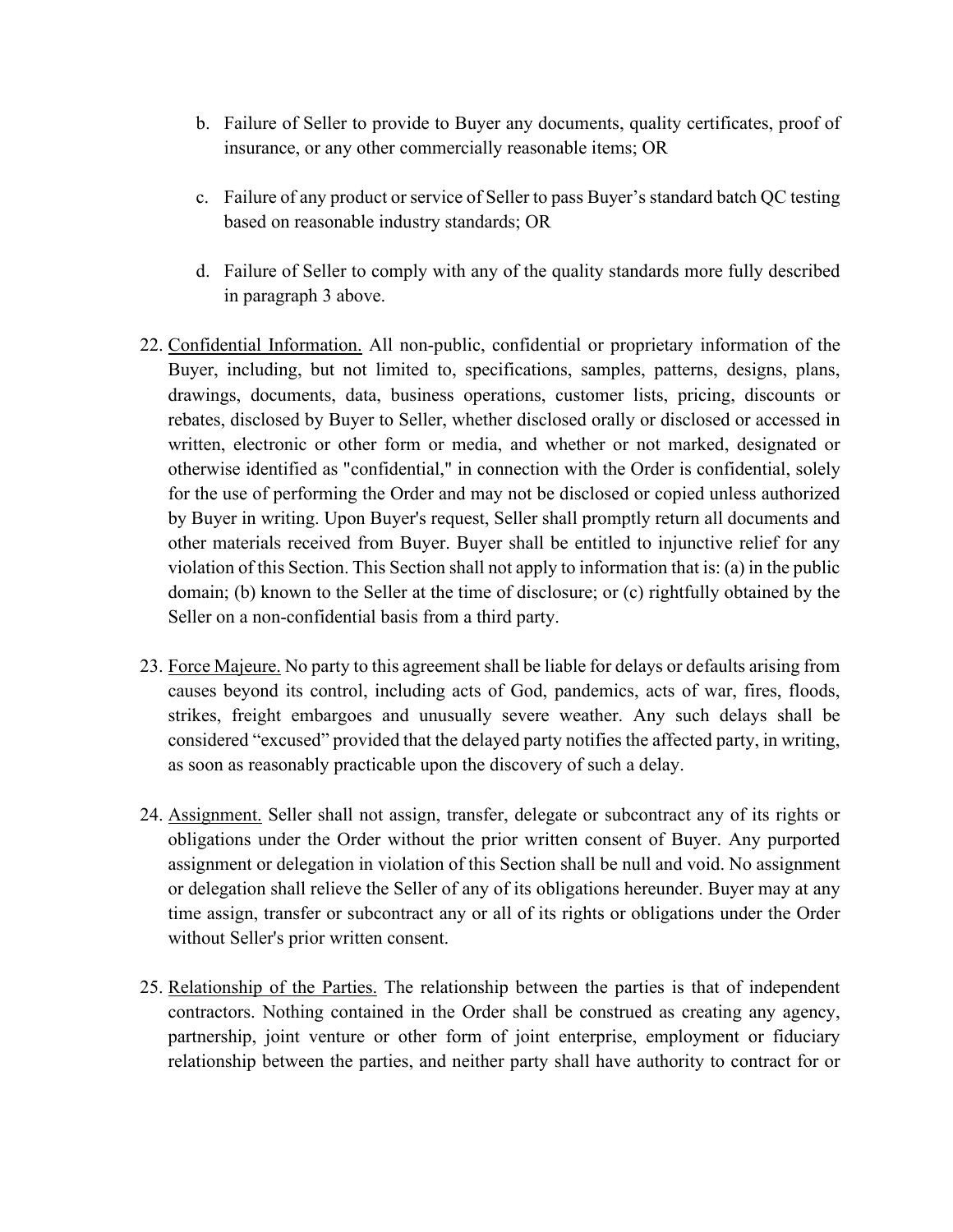bind the other party in any manner whatsoever. No relationship of exclusivity shall be construed from this Order.

- 26. No Third-Party Beneficiaries. This Order is for the sole benefit of the parties hereto and their respective successors and permitted assigns and nothing herein, express or implied, is intended to or shall confer upon any other person or entity any legal or equitable right, benefit or remedy of any nature whatsoever under or by reason of these Terms.
- 27. Governing Law. All matters arising out of or relating to this Order shall be governed by and construed in accordance with the internal laws of the State of Florida without giving effect to any choice or conflict of law provision or rule (whether of the State of Florida or any other jurisdiction) that would cause the application of the laws of any jurisdiction other than those of the State of Florida.
- 28. Submission to Jurisdiction. Any legal suit, action or proceeding arising out of or relating to this Order shall be instituted in the federal courts of the United States of America or the courts of the State of Florida in each case located in the City of St. Augustine and County of St. Johns, and each party irrevocably submits to the exclusive jurisdiction of such courts in any such suit, action or proceeding.
- 29. Cumulative Remedies. The rights and remedies under this Order are cumulative and are in addition to and not in substitution for any other rights and remedies available at law or in equity or otherwise.
- 30. Notices. All notices, request, consents, claims, demands, waivers and other communications hereunder (each, a "Notice") shall be in writing and addressed to the parties at the addresses set forth on the face of this Order or to such other address that may be designated by the receiving party in writing. All Notices shall be delivered by personal delivery, nationally recognized overnight courier (with all fees pre-paid), facsimile (with confirmation of transmission) or certified or registered mail (in each case, return receipt requested, postage prepaid). Except as otherwise provided in this Order, a Notice is effective only (a) upon receipt of the receiving party, and (b) if the party giving the Notice has complied with the requirements of this Section.
- 31. Severability. If any term or provision of this Order is invalid, illegal or unenforceable in any jurisdiction, such invalidity, illegality or unenforceability shall not affect any other term or provision of this Agreement or invalidate or render unenforceable such term or provision in any other jurisdiction.